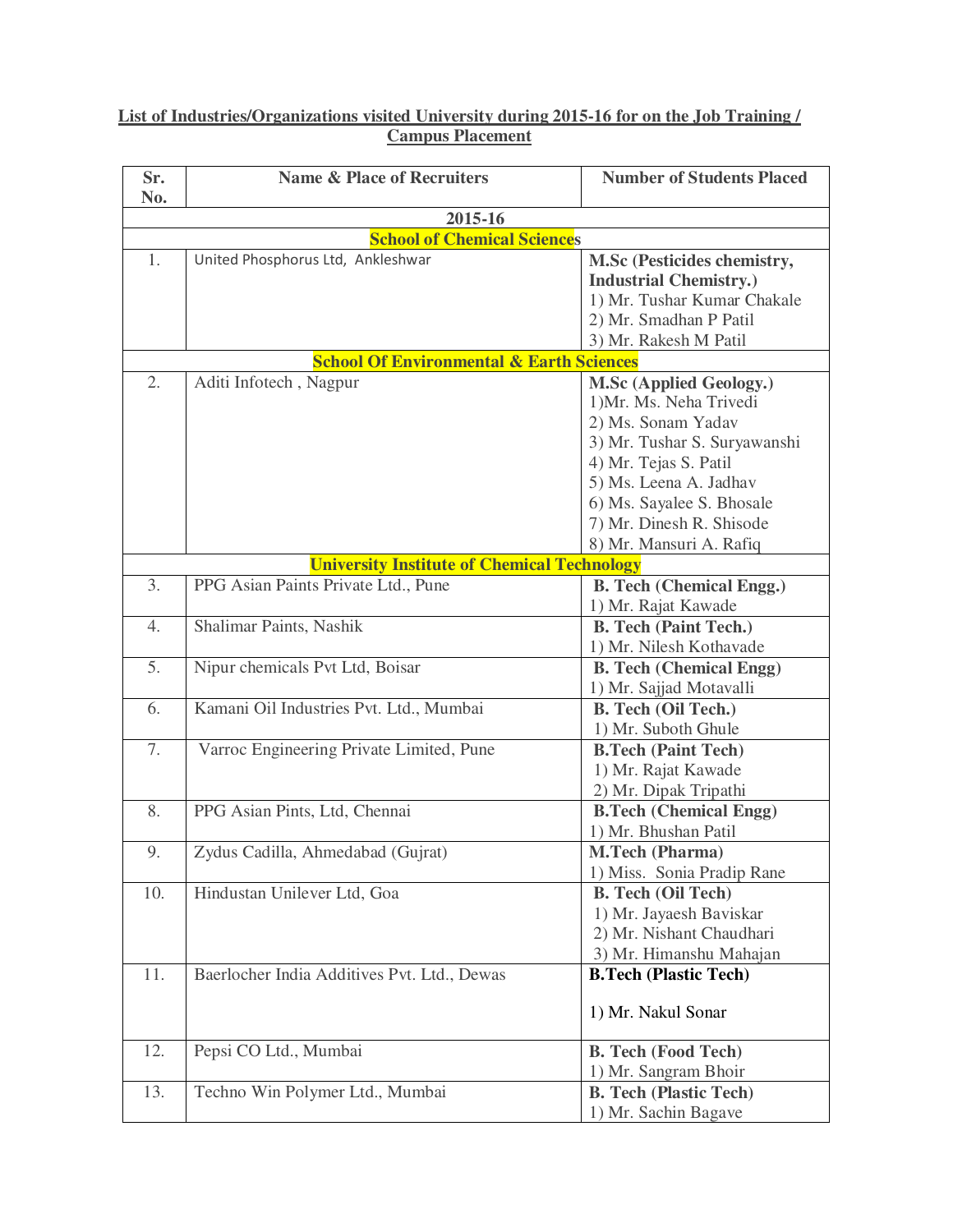| 14. | Freshtrop Fruits Ltd, Nasik. | <b>B.Tech Food</b>       |
|-----|------------------------------|--------------------------|
|     |                              | 1) Pramod Patil          |
| 15. | Iglu Dairy                   | <b>B.Tech Food</b>       |
|     |                              | 1) Nilesh Patkar         |
| 16. | Nippon Paint, Mumbai         | <b>B.Tech (Oil)</b>      |
|     |                              | 1) Jigar Thakkar         |
| 17. | <b>Bombay Paints</b>         | <b>B.Tech (Paint)</b>    |
|     |                              | 1) Lalit Choudhari       |
| 18. | Zylog Plastics, Nasik        | <b>B.Tech (Plastic)</b>  |
|     |                              | 1) Vaibhav Tupe          |
| 19. | Technovinyal Polymers, Nasik | <b>B.Tech (Plastic)</b>  |
|     |                              | 1) Sachin Bagve          |
| 20. |                              | <b>B.Tech (Plastic)</b>  |
|     | Kim Plast, Nasik             | 1) Gaurav Bahiti         |
|     |                              | 2) Nitin Nikam           |
| 21. |                              | <b>B.Tech (Chemical)</b> |
|     |                              | 1) Gaurav Mundada        |
|     | Eternis Chemical, Mumbai     | <b>B.Tech (Oil)</b>      |
|     |                              | 1) Jayesh Patil          |
| 22. | <b>Shalimar Paints</b>       | <b>B.Tech (Paint)</b>    |
|     |                              | 1) Rahul Choudhari       |
|     |                              | 2) Gajanan Patil         |
| 23. | Jain Irrigation Ltd, Jalgaon | <b>B.Tech (Plastic)</b>  |
|     |                              | 1) Mr. Sagar Lanje       |
|     |                              | 2) Mr. Ravindra Badgujar |

| <b>School of Computer Sciences</b> |                              |                           |  |  |
|------------------------------------|------------------------------|---------------------------|--|--|
| 24.                                | Cellica Corporation, Jalgaon | 1) Aniket Bhasker Firke   |  |  |
|                                    |                              | 2) Gaurao Sopan Bharambe  |  |  |
| 25.                                | Venturit Inc, Pune           | 1) Jagruti Sunil Joshi    |  |  |
|                                    |                              | 2) Deepa Pawar            |  |  |
| 26.                                | S5 Infotech, Pune            | 1) Mr. Samadhan Bhoi      |  |  |
|                                    |                              | 2) Mr. Amol Pawar         |  |  |
|                                    |                              | 3) Mr. Maria Jamnerwala   |  |  |
| 27.                                | Anchanto Services Ltd, Pune  | 1) Renuka Joshi           |  |  |
|                                    |                              | 2) Ranjana Bhat           |  |  |
|                                    |                              | 3) Dhanashri Joshi        |  |  |
|                                    |                              | 4) Rahul Shinde           |  |  |
| 28.                                |                              | 1) Bhushan Shimpi         |  |  |
|                                    |                              | 2) Dipali Mahajan         |  |  |
|                                    |                              | 3) Pawan Bari             |  |  |
|                                    | Panthenails, Jalgaon         | 4) Jayashree Bari         |  |  |
|                                    |                              | 5) Vatsalya Bendale       |  |  |
|                                    |                              | 6) Shweta Chinchole       |  |  |
|                                    |                              | 7) Pradnya Garg           |  |  |
| 29.                                |                              | 1) Gayatri Bharat Mahajan |  |  |
|                                    | Maxwell Softpark Ltd, Mumbai | 2) Vaibhav Pramod Kinge   |  |  |
|                                    |                              | 3) Sagar Ganesh Varade    |  |  |